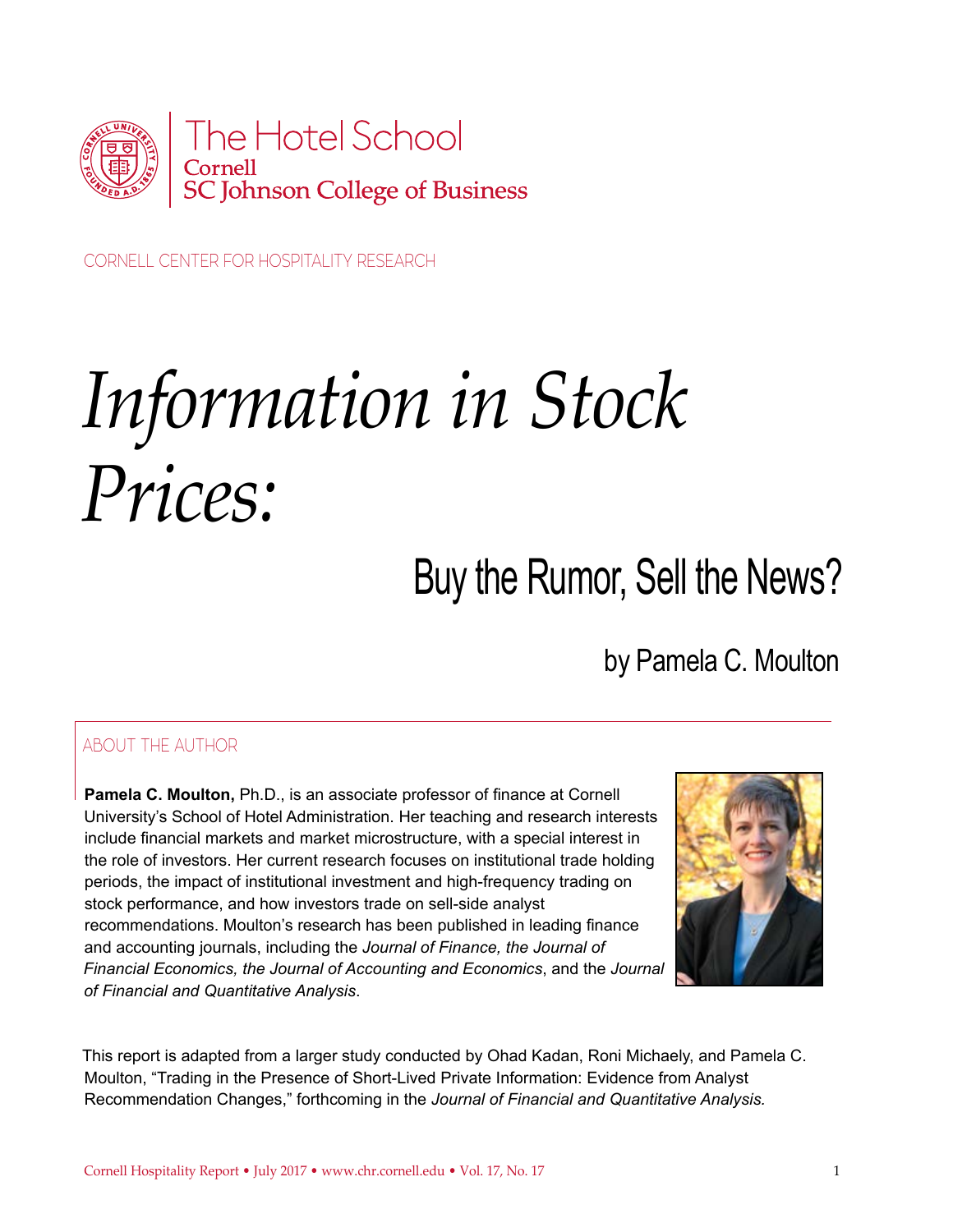#### EXECUTIVE SUMMARY

The popular adage, "buy the rumor and sell the news," can apply to only half of stock<br>trades, because someone must be on the other side of every trade, a party who is "buying<br>the news." The "news" in this study comes from trades, because someone must be on the other side of every trade, a party who is "buying the news." The "news" in this study comes from changes in analyst recommendations, which cause measurable changes in stock prices. On average, analyst upgrades are accompanied by one-day abnormal returns of 1.96 percent, while analyst downgrades lead to oneday abnormal returns of -1.83 percent. Examining the trading patterns of four types of traders, the study finds that active institutional traders are best at buying a stock in the few days before an analyst upgrade (i.e., buying the rumor) and selling it on the upgrade day (selling the news). To a lesser extent, active institutional traders also sell before downgrades, while buying back on downgrade days. In contrast, program institutional traders are typically on the losing side of these trades, while market makers are generally not involved and individuals make only small investment changes. Based on 15,101 analyst upgrades and 15,907 analyst downgrades for 2,122 different NYSE-listed stocks, the study concludes that active managers can add value by trading on research (their own or that provided by sell-side analysts), which suggests that including some actively managed funds can make sense for retirement plans at hospitality firms. Looking specifically at changes in analyst recommendations for publicly traded hospitality firms, the same patterns hold, with average one-day abnormal returns of 1.98 percent on analyst upgrades and -1.79 percent on analyst downgrades and similar "buy the rumor, sell the news" trading patterns by active institutional investors around analyst recommendation changes.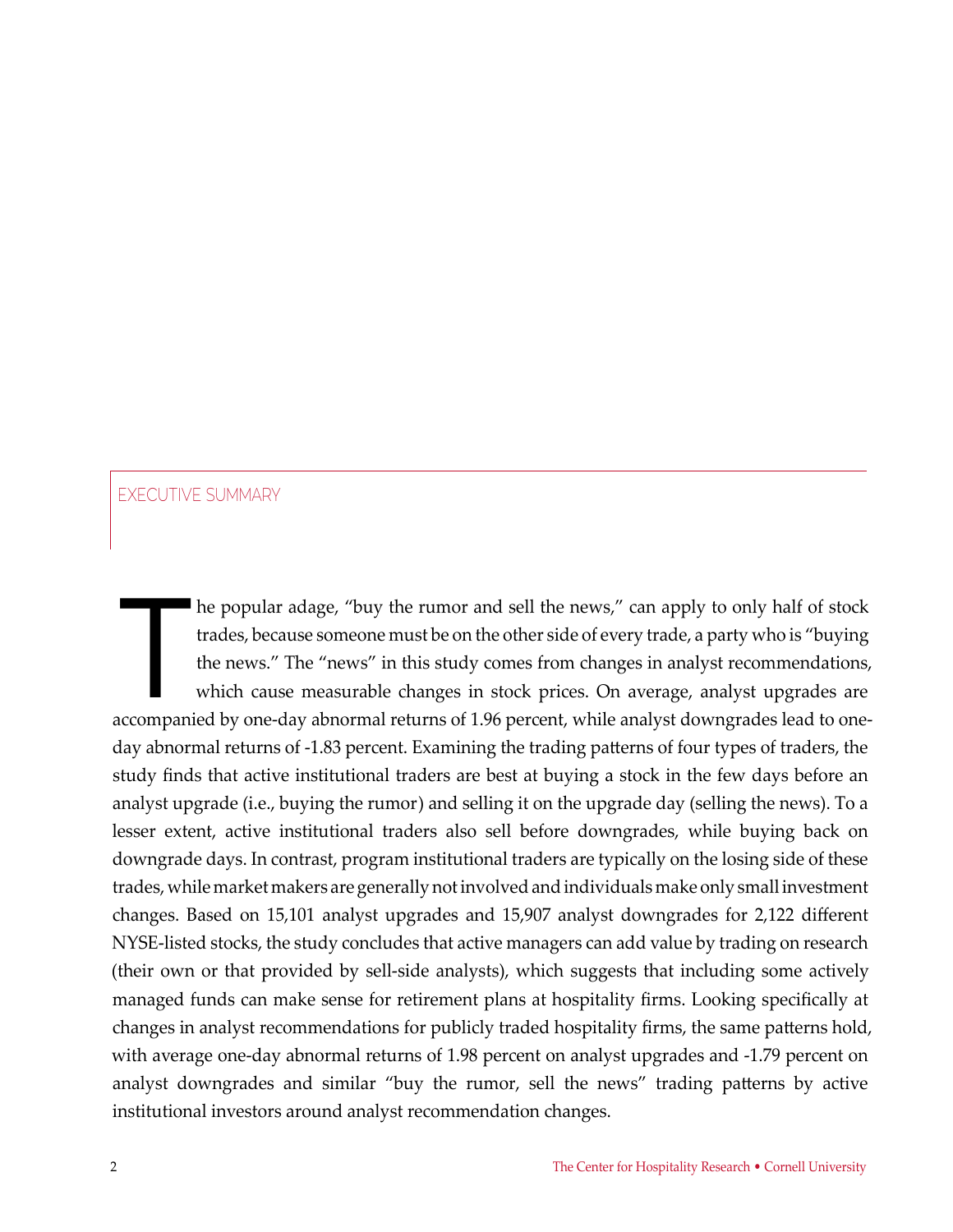# *Information in Stock Prices:*

## Buy the Rumor, Sell the News?

by Pamela C. Moulton

popular adage suggests that smart traders "buy the rumor and sell the news."<sup>1</sup><br>The term "rumor" in this phrase is interpreted broadly to include any<br>information learned before a public announcement regarding a stock, incl The term "rumor" in this phrase is interpreted broadly to include any information learned before a public announcement regarding a stock, including corporate financial reports or guidance and stock analyst upgrades or downgrades. In this study I examine a dramatic example of how active institutional investors use a "buy the rumor, sell the news" strategy to profit from changes in sell-side analysts' stock recommendations, and I consider the implications of these findings for hospitality firms. For the study presented here, my colleagues, Ohad Kadan and Roni Michaely, and I analyzed the trading behavior of four types of investors around analyst recommendation changes.<sup>2</sup> The investor types are active institutional investors, program institutional investors, market makers, and individuals.

<sup>&</sup>lt;sup>1</sup> The reverse is also true, to "sell the rumor and buy the news," if the expectation is for stock prices to decline.

<sup>&</sup>lt;sup>2</sup> See: Ohad Kadan, Roni Michaely, and Pamela C. Moulton, "Trading in the Presence of Short-Lived Private Information: Evidence from Analyst Recommendation Changes," *Journal of Financial and Quantitative Analysis* (forthcoming).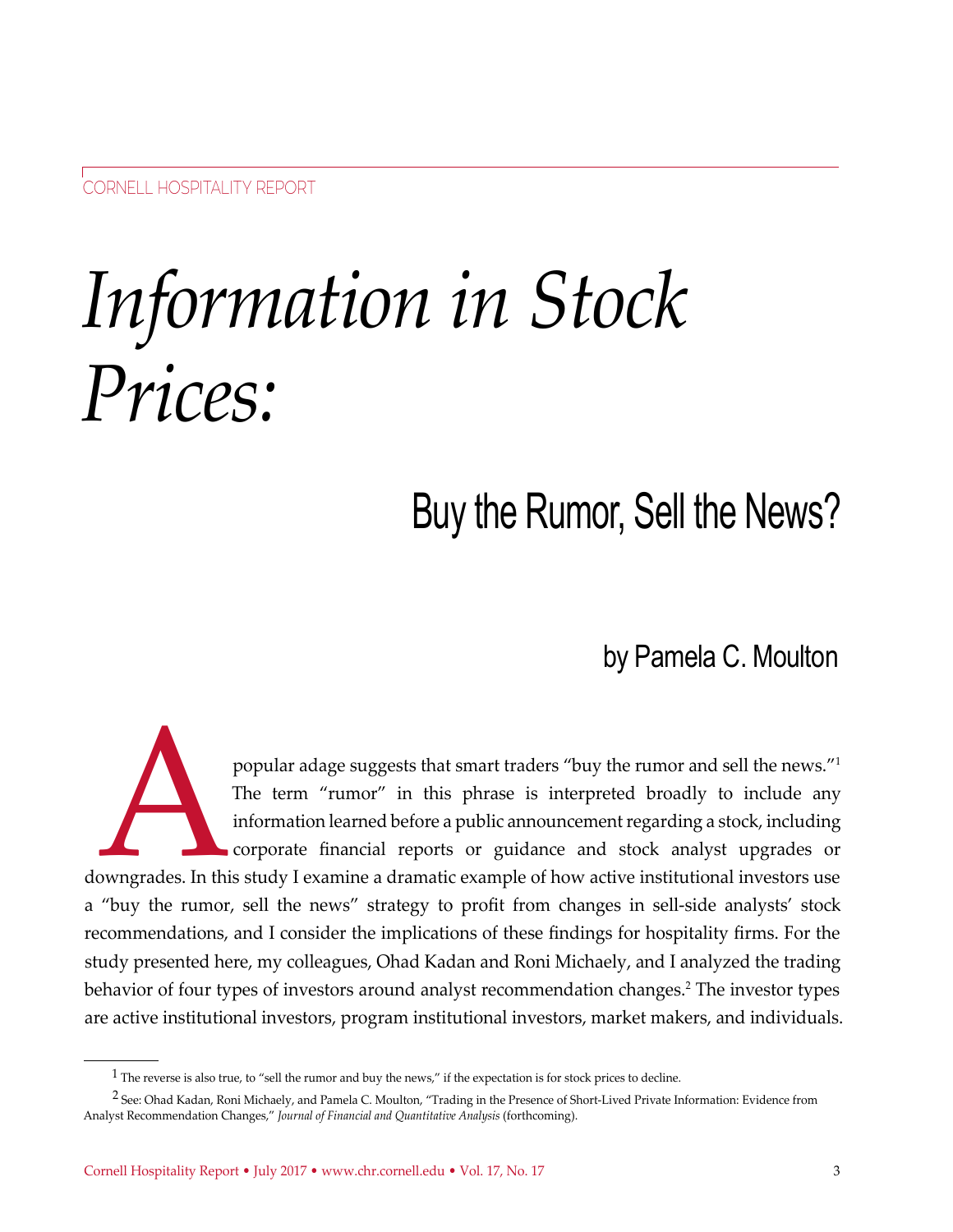#### **Exhibit 1**

#### **Trading percentages by trader type**



In this report we take advantage of a dataset that identifies trading activity by trader type to examine how their trading strategies infuse information into stock prices. We also examine how and when stock prices react to analyst recommendation changes. Our analysis reveals unexpected richness in how different investors' trading strategies move stock prices.

#### Sample and Data

We draw on three datasets to create our sample. First, we obtain analyst recommendation data from the Thomson Financial Institutional Brokers Estimate (I/B/E/S) database. An analyst upgrade occurs when an analyst changes her recommendation from sell to hold, hold to buy, or sell to buy; similarly, analyst downgrades are defined as changes from buy to hold, hold to sell, or buy to sell. Second, we obtain information on the buying and selling behavior of different types of traders from a proprietary dataset provided by the New York Stock Exchange (NYSE). We also collect descriptive data on stocks and overall market activity from the Center for Research in Securities Prices (CRSP) database. The intersection of these datasets produces a sample of 15,101 analyst upgrades and 15,907 analyst downgrades for 2,122 different NYSE-listed stocks between March 10, 1999, and April 22, 2010. The average firm in our sample has a market capitalization of about \$6.5 billion and is covered by seven analysts.

The four types of traders in our analysis execute vastly different trading volumes, as shown in Exhibit 1. Individual investors make up the smallest portion of trading activity, with only 2 percent of total trading volume. Market makers account for another 8 percent of total

trading volume, in keeping with their responsibility to help keep markets orderly and provide liquidity to other market participants.<sup>3</sup> The remaining 90 percent of trading volume comes from institutional investors, both active institutions (such as actively managed funds) and institutional program traders. Per NYSE definition, program trades constitute baskets of at least 15 stocks valued at \$1 million or more. Institutions use program trades to efficiently execute simultaneous trades in multiple securities. A common reason for such trades is to track an index, and trades of this type are not usually driven by news about a specific stock.

#### Returns around Analyst Recommendation Changes

A chief question for this study is the extent to which changes in analysts' recommendations affect stock prices. Stock analysts generally are highly skilled at examining the companies they cover. Their recommendations are based on publicly available information, since companies are explicitly forbidden to provide private information to the analysts who cover them. This long-time restriction was made stronger in August 2000 by Regulation Fair Disclosure (Reg FD). The value of the analysts' recommendations comes from their expertise in interpreting and combining all the information available about a company.

One could argue that if analyst recommendations merely reflect what traders already know, those recommendations should not affect stock prices. But if analyst recommendation changes truly add valuable information to the investment process, stock prices should react to their release by increasing on analyst upgrades and falling on analyst downgrades. This is exactly what occurs, as shown in Exhibit 2, which summarizes the average abnormal return (after adjusting for market return) for the full sample of stocks and for hospitality stocks over the one-day, one-month, and six-month periods following analyst recommendation changes. For this purpose, hospitality stocks are broadly defined to include hotels, restaurants, travel, and gaming. Both upgrades and downgrades lead to large abnormal returns on the day analyst recommendation changes are publicly announced (see One-day Event Return). Over the subsequent one and six months, returns continue to rise after upgrades, while the returns on downgraded stocks do not decline much further after their first-day reaction. The returns for hospitality stocks are similar to those for the full sample (the differences between the two samples are not statistically significant).

<sup>3</sup> Formerly called specialists, these firms are responsible for ensuring an orderly market for their assigned equities. They were renamed designated market makers in 2007.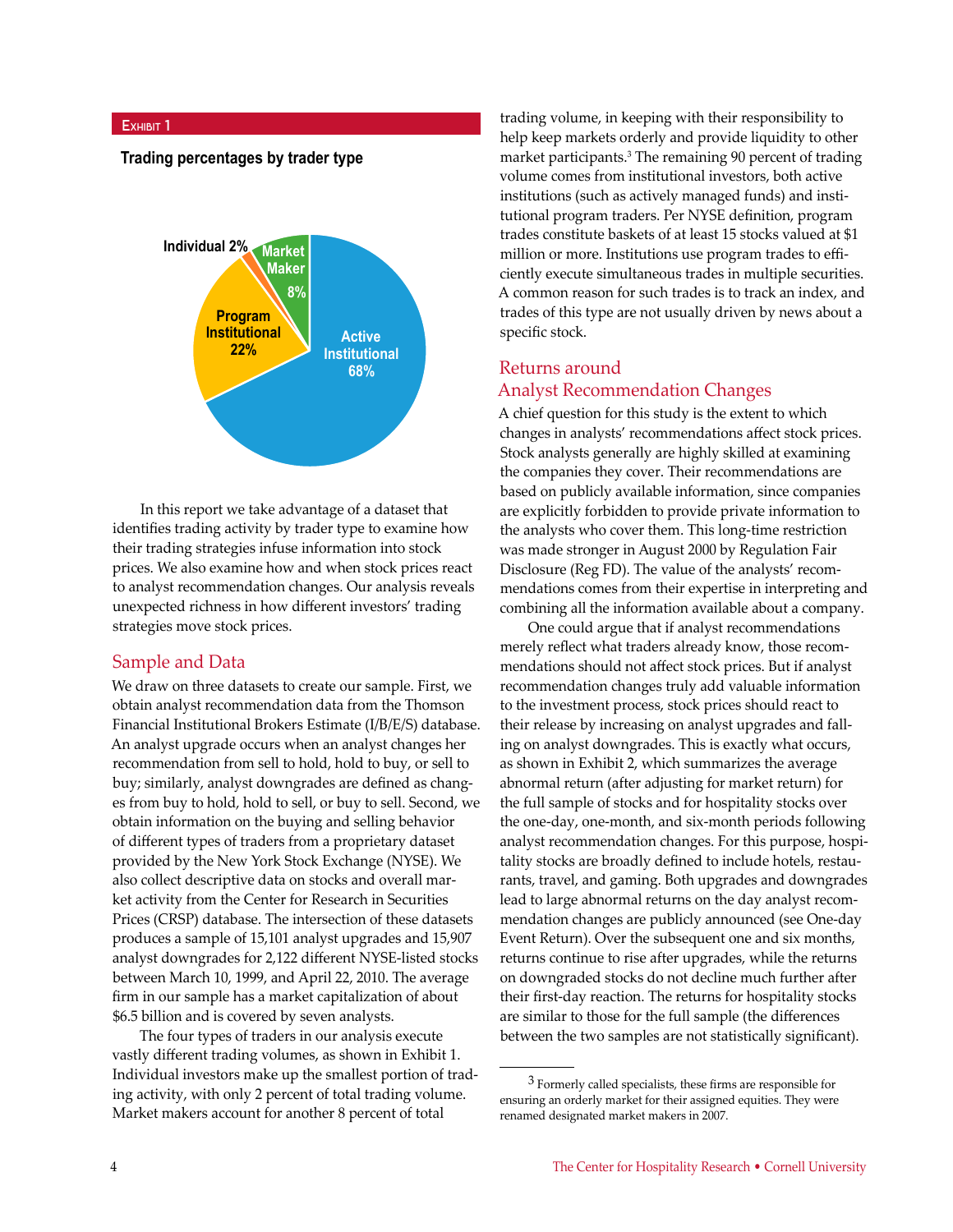#### EXHIBIT 2

#### **Gains and losses recorded around changes in analyst recommendations**

|                           |                           | One-day<br>Event<br>Return | One-month<br><b>Postevent</b><br>Return | Six-month<br><b>Postevent</b><br>Return |
|---------------------------|---------------------------|----------------------------|-----------------------------------------|-----------------------------------------|
| <b>Analyst Upgrades</b>   | <b>All Stocks</b>         | 1.96%                      | 3.49%                                   | 6.84%                                   |
|                           | <b>Hospitality Stocks</b> | 1.98%                      | 3.42%                                   | 6.71%                                   |
| <b>Analyst Downgrades</b> | <b>All Stocks</b>         | $-1.83%$                   | $-2.05%$                                | $-1.91%$                                |
|                           | <b>Hospitality Stocks</b> | $-1.79%$                   | $-1.79%$                                | $-1.86%$                                |

#### **Exhibit 3**

#### **Abnormal returns around analyst recommendation changes**



The timing of these trades is key, as shown in Exhibit 3. The stock returns in the days before the recommendation changes are not significantly different from zero. The returns on the day of upgrades and the following day are significantly positive, however, while the returns on the day of downgrades and the following day are significantly negative. These patterns suggest that trading around analyst recommendation changes can be profitable, but the profits depend on trading in a particularly timely manner.

#### Trading around Analyst Recommendation Changes

With analyst recommendation changes causing same-day returns of nearly 2 percent, we wanted to determine how the four trader types act on the news and when they do so. We construct daily measures of each trader type's trade imbalance (dollar amount bought minus dollar amount sold), and we standardize the measures by dividing by the rolling average daily volume over the prior year. To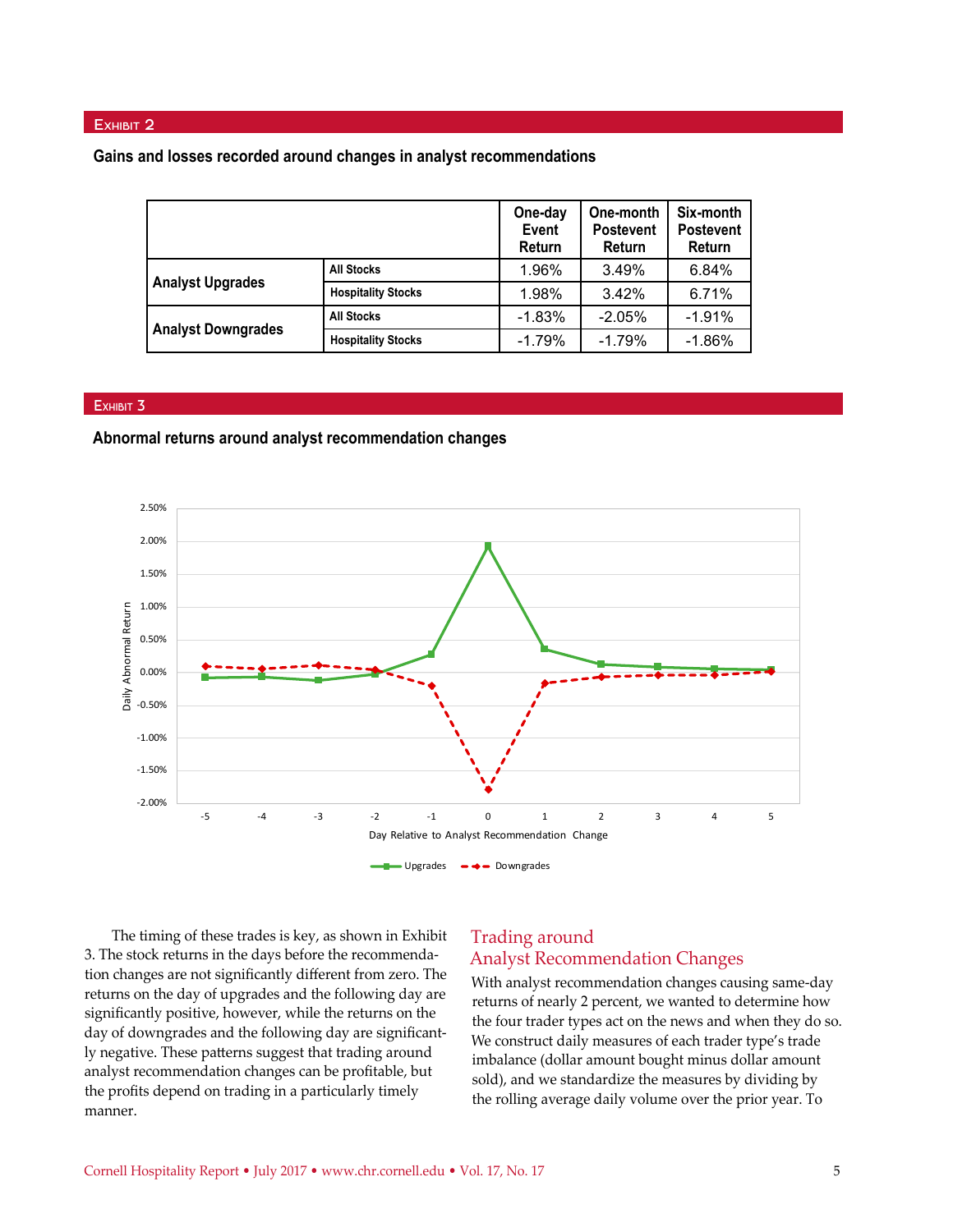#### **Exhibit 4**

**Abnormal trade imbalance around analyst upgrades**



isolate the abnormal trade imbalance surrounding analyst recommendation changes, we then subtract the average daily trade imbalance (also scaled by average daily volume over the prior year) from days -45 to -11 and +11 to +45 relative to the recommendation change date. The resulting abnormal trade imbalance reflects the buying minus selling by a particular trader type relative to their normal activity levels. The results of these calculations are shown in Exhibit 4. The outcomes shown in the exhibit are bound by the constraint that the sum of all imbalances across the four trader types must be zero, since there are always an equal number of shares bought and sold in total.

All trade imbalances for the four trader types are flat until a few days before the upgrades. Just prior to the the release of the recommendation change (days -4 to -1), however, we see a notable increase in positive imbalance by active institutional traders purchasing shares. This reverses to a negative imbalance on the day the upgrade is announced, as the active traders unwind their purchases. This pattern is consistent with "buy the rumor, sell the news" behavior. By buying before the stock price goes up, and then selling on the day that the analyst recommendation change is announced and prices rise, active institutions lock in a profit. In contrast, the abnormal imbalances of individual investors remain roughly flat until the day the upgrade is announced, and then the imbalances rise, indicating that individuals buy on the day the upgrade is announced (buying the news), but they are only a tiny

factor. Market makers generally are not on the other side of the trade, as their imbalances are not sufficient to match the active traders (perhaps because the market is cleared by other traders). Instead, it is program institutional traders who emerge as the counterparties of the active institutions. The abnormal imbalance of program institutions forms nearly a mirror image to that of active institutional investors before and on the day of upgrades. The reason is not that program institutional traders are specifically selecting about-to-be-upgraded stocks to sell before upgrades and buy on upgrade days, but rather that when a recommendation-change stock is part of the basket of orders submitted by a program institutional trader, it is more likely to result in a trade because active institutions are eager to trade in the opposite direction. Downgrades follow the same pattern in reverse, as shown in Exhibit 5, except that the trading imbalances are smaller.

In Exhibit 6 we test the significance of these patterns by tallying the cumulative abnormal imbalance for each trader type in the four days prior to the recommendation change (Day -4 to -1), on the recommendation-change day (Day 0), and in the four days following the recommendation change (Day +1 to +4). A positive value corresponds to excess buying activity relative to the period, while a negative value indicates excess selling.4

<sup>4</sup> Significance is determined using t-statistics based on standard errors that are double-clustered by stock and day, and significance is indicated by three stars for 1 percent, two stars for 5 percent, and one star for the 10 percent level.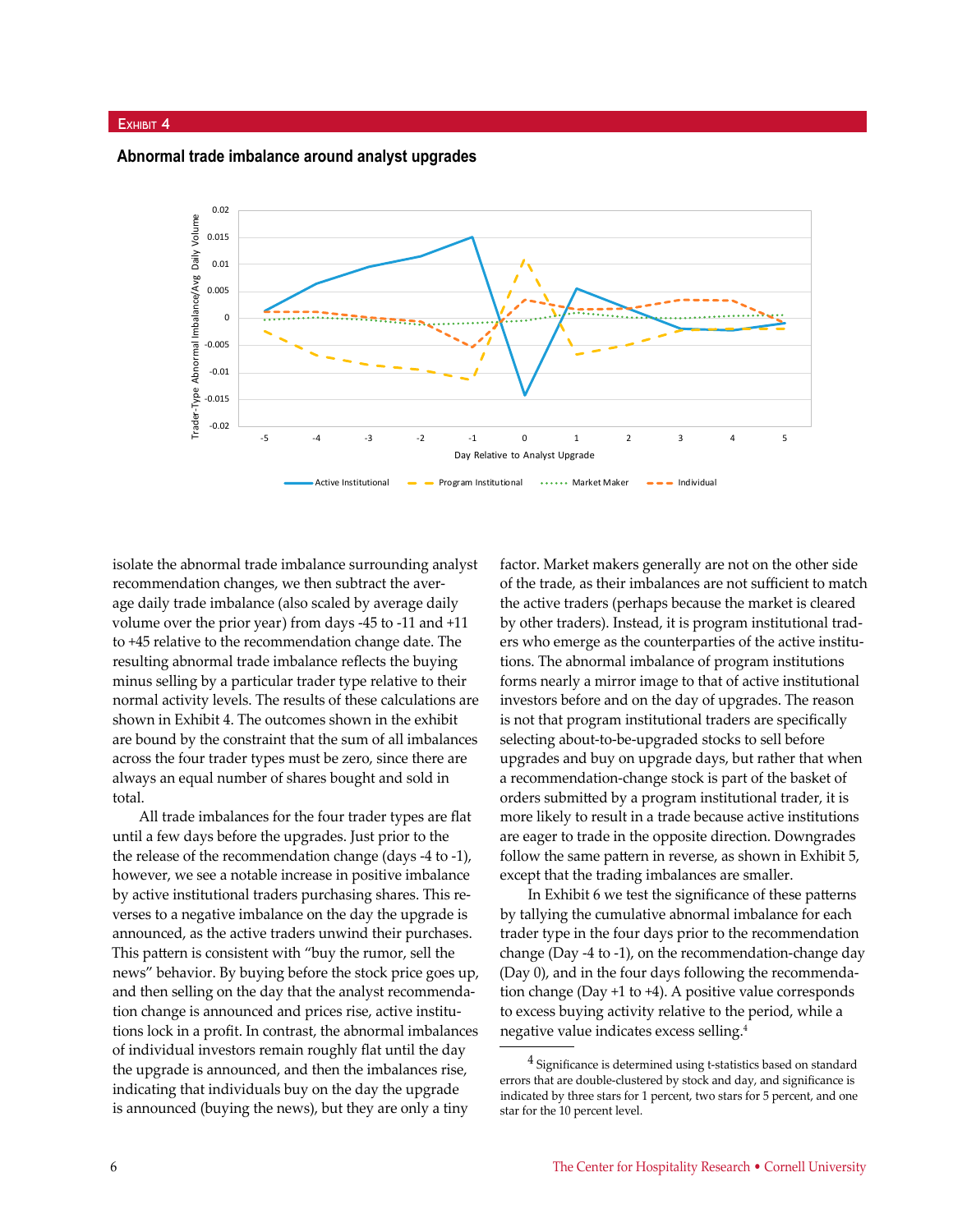#### EXHIBIT 5

**Abnormal trade imbalance around analyst downgrades**



#### EXHIBIT 6

**Abnormal buying and selling activity around analyst recommendation changes**

| <b>Analyst Upgrades (Panel A)</b>   |              |            |                  |  |
|-------------------------------------|--------------|------------|------------------|--|
| <b>Trader Type</b>                  | Day -4 to -1 | Day 0      | Day +1 to +4     |  |
| <b>Active Institutional</b>         | $4.26***$    | $-1.43***$ | 0.33             |  |
| <b>Program Institutional</b>        | $-3.62***$   | $1.12***$  | $-1.55***$       |  |
| Individual                          | $-0.44$      | $0.35*$    | 1.03             |  |
| <b>Market Maker</b>                 | $-0.20*$     | $-0.04$    | 0.19             |  |
| <b>Analyst Downgrades (Panel B)</b> |              |            |                  |  |
| <b>Trader Type</b>                  | Day -4 to -1 | Day 0      | Day $+1$ to $+4$ |  |
| <b>Active Institutional</b>         | $-4.37***$   | $0.80**$   | 0.59             |  |
| <b>Program Institutional</b>        | $3.58***$    | $-0.64**$  | $-0.08$          |  |
| Individual                          | 0.54         | $-0.10$    | $-0.53$          |  |
| <b>Market Maker</b>                 | 0.24         | $-0.06$    | 0.02             |  |

*Note*: Significance is indicated as follows: \*\*\* *p* < .01; \*\* *p* < .05; \* *p* < .10.

As shown in Exhibit 6, Panel A, the results for active institutional trades show significant abnormal buying activity equal to 4.26 percent of average daily volume during the four days prior to an upgrade. On the day of the upgrade we observe abnormal selling activity by active institutions equal to 1.43 percent of average daily volume. Thus, active institutions appear to unload about a third of the amount they bought, taking profits immediately upon the information release. Likewise, as shown in Panel B, active institutions also significantly sell before downgrades and buy on downgrade announcements. Program institutional traders take the lion's share of the opposite position to active institutions both before and on the days of analyst recommendation changes.

Individuals are generally not in a position to hear "rumors" and so do not trade in the direction of informa-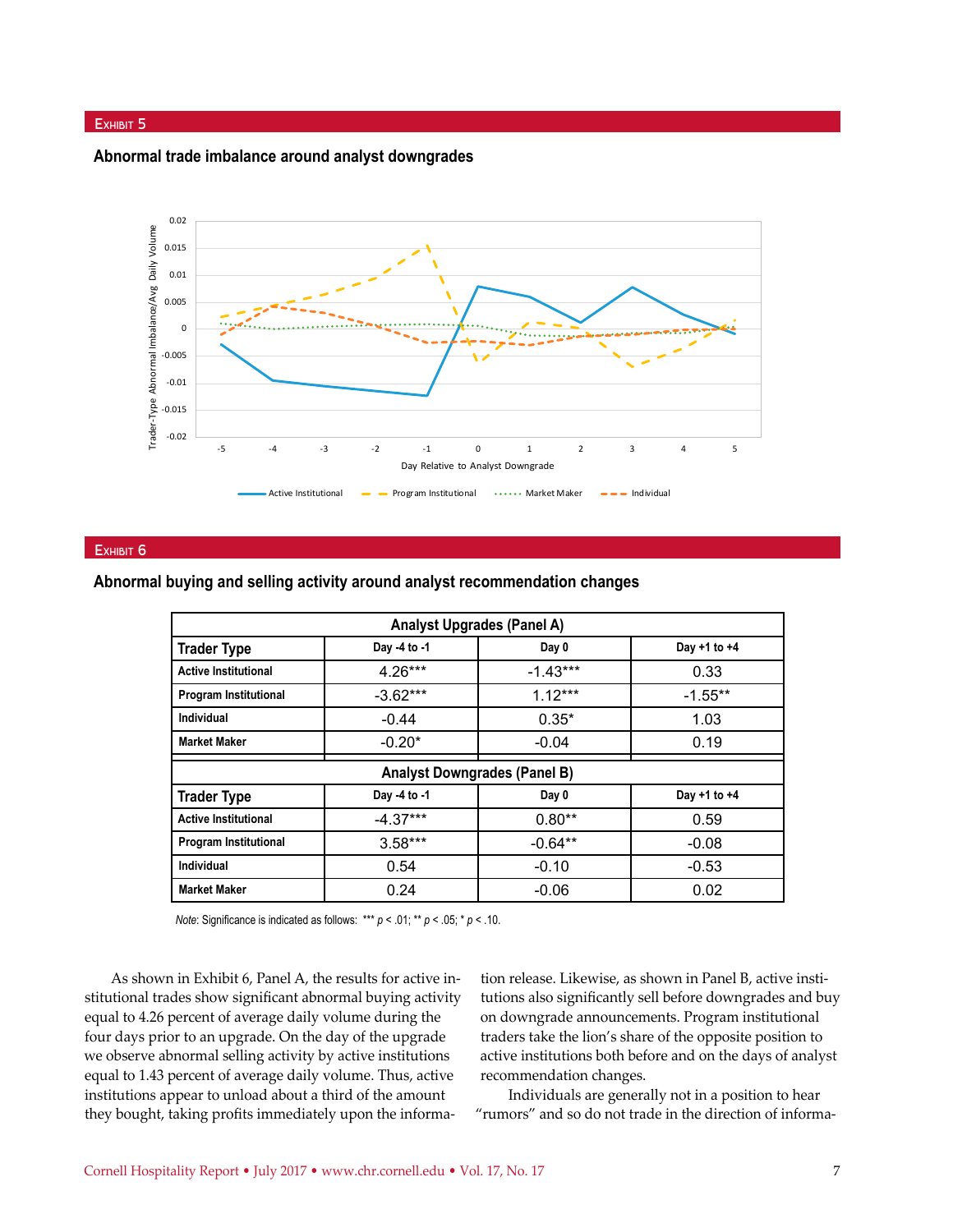#### EXHIBIT 7

#### **Abnormal hospitality equity trade imbalances around analyst upgrades and downgrades**













tion prior to recommendation changes. They do, however, exhibit significant net buying on the day of upgrades (0.35%, significant at the 10% level), but they tend not to engage in short selling, so they are relatively inactive in connection with downgrades. Individual investors can respond to upgrades relatively easily by buying the recommended stocks, but can generally trade on downgrades only by selling the stock if they already own it (or less commonly through a short sale). Meanwhile marketmaker imbalances are generally not significant, perhaps

because market makers have little need to step in when program institutional traders are providing liquidity.

**Hospitality buying and selling.** Although the percentage of hospitality-industry trades in our database is relatively small, we see the same pattern as in the full sample, as shown in Exhibit 7. About 6 percent of the recommendation changes in our sample period are for hospitality stocks. As with the full sample, for example, active institutions buy hospitality-related stocks before upgrades and sell on upgrade days, while program insti-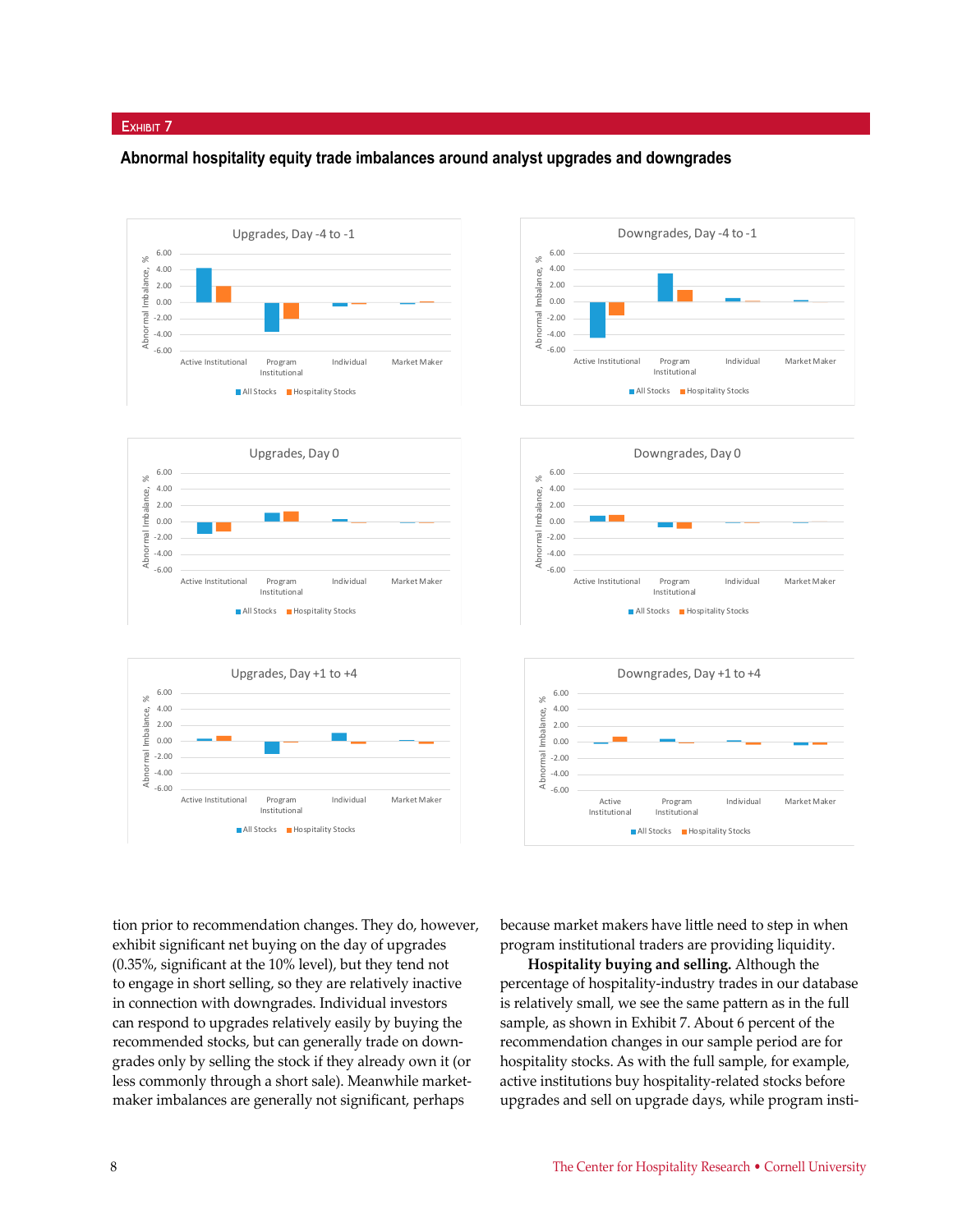tutional traders trade in the opposite direction. Because of the small size of the hospitality stock subsample, hospitality stock estimates are noisy, so they are neither statistically significant nor are they significantly different from the all-stock averages.

#### The Source of Rumors

Let's look now at the source of the "rumors." That is, how do active institutional investors know to trade in the right direction prior to the public announcement of an analyst recommendation change? Since investors are not required to reveal why they trade, we cannot know for sure, but there are two likely explanations. One possibility is that active institutional investors receive information about stock recommendations from analysts a few days before the analysts' recommendations become public, a practice known as tipping. We know that trading on insider information is not legal, but analysts may distribute information regarding their upcoming recommendations to their paying clients, based on the expertise that the analysts have developed. Securities laws such as Reg FD bar selective disclosure by the companies themselves to analysts or investors, but securities lawyers distinguish this issue as follows: "No law prevents investors from trading on non-public information they have legally purchased from other private entities."5 In essence, the law recognizes that sell-side analysts are entitled to distribute their expert opinions to their own clients (who pay for their services) before releasing them to the public.

A second possibility is that active institutional investors do their own research and reach similar conclusions about stocks in the few days before sell-side analysts announce changes in their recommendations. Doing their own research may lead them to the same conclusion and inspire them to trade as if they had been tipped. Many active institutional investors employ their own equity analysts, known as buy-side analysts, whose research is available only to the portfolio managers in their own firm.

#### Interpretation and Implications for Hospitality Executives

Regardless of the reason for the pattern of active institutional trading identified here, this study is valuable for Csuite executives, who often are concerned with favorable stock performance. Hospitality executives who understand how information gets into prices and who it is that trades on sell-side analyst recommendations can better interpret their own stock's price movements. When Wall

Street analysts change their recommendations for a particular stock, managers can get a more complete picture of the impact on their stock price by looking at their stock price behavior not only on the day of the recommendation change but also in the days immediately before (when informed institutional investors were likely already trading on the rumor) and in the days subsequent to the actual announcement, as some investors take profits (dampening the announcement-day price change) while other investors build positions more slowly.

This study also provides insight into how active portfolio managers can add value. Such insight is valuable for hospitality firms (and other employers) that provide retirement plans for their employees.<sup>6</sup> A long-running debate is whether active portfolio managers add value to defined benefit or defined contribution plans, or whether retirement plan investors are better served by purely passive investment funds such as index funds. This study sheds new light on the debate by showing that in situations where there is new information to process, active portfolio managers can outperform their indexing peers by anticipating the news and trading before it is fully reflected in stock prices. In such situations, while active managers profit from "buying the rumor and selling the news," program traders such as index funds are likely to find themselves inadvertently following the losing strategy of "selling the rumor and buying the news." Many academic studies (including some of my prior work) have suggested that active portfolio managers may destroy value by trading too often.7 This study shows that active managers can also add value by trading on research (their own or that provided by sell-side analysts), which suggests that including some actively managed funds can make sense for retirement plans at hospitality firms.

As in all studies based on historical data, the findings in this study are subject to the limitation that the future may not replicate the past. In particular, if sell-side analysts stop tipping their clients before releasing their stock recommendations or active portfolio managers stop doing their own research to predict stock recommendation changes, these patterns may not hold in the future. As a final point, I note that the sample period included the financial crisis of 2008-09. However, the finding of superior trading by active institutions occurs in every year, including during the financial crisis.  $\blacksquare$ 

<sup>5</sup> See: Susanne Craig, "Goldman's Trading Tips Reward Its Biggest Clients," *Wall Street Journal*, August 24, 2009; and Brody Mullins, Michael Rothfeld, Tom McGinty, and Jenny Strassburg, "Traders Pay for an Early Peek at Key Data," *Wall Street Journal*, June 13, 2013.

<sup>6</sup> The five largest hotel companies in the U.S. have over \$10 billion in assets under management in their retirement plans—making them a key link in retirement investment decisions.

<sup>7</sup> See: Pamela Moulton, "Short-term Trading in Long-Term Funds: Implications for Financial Managers," *Cornell Hospitality Report,* Vol. 16, No. 23 (2016); Cornell Center for Hospitality Research.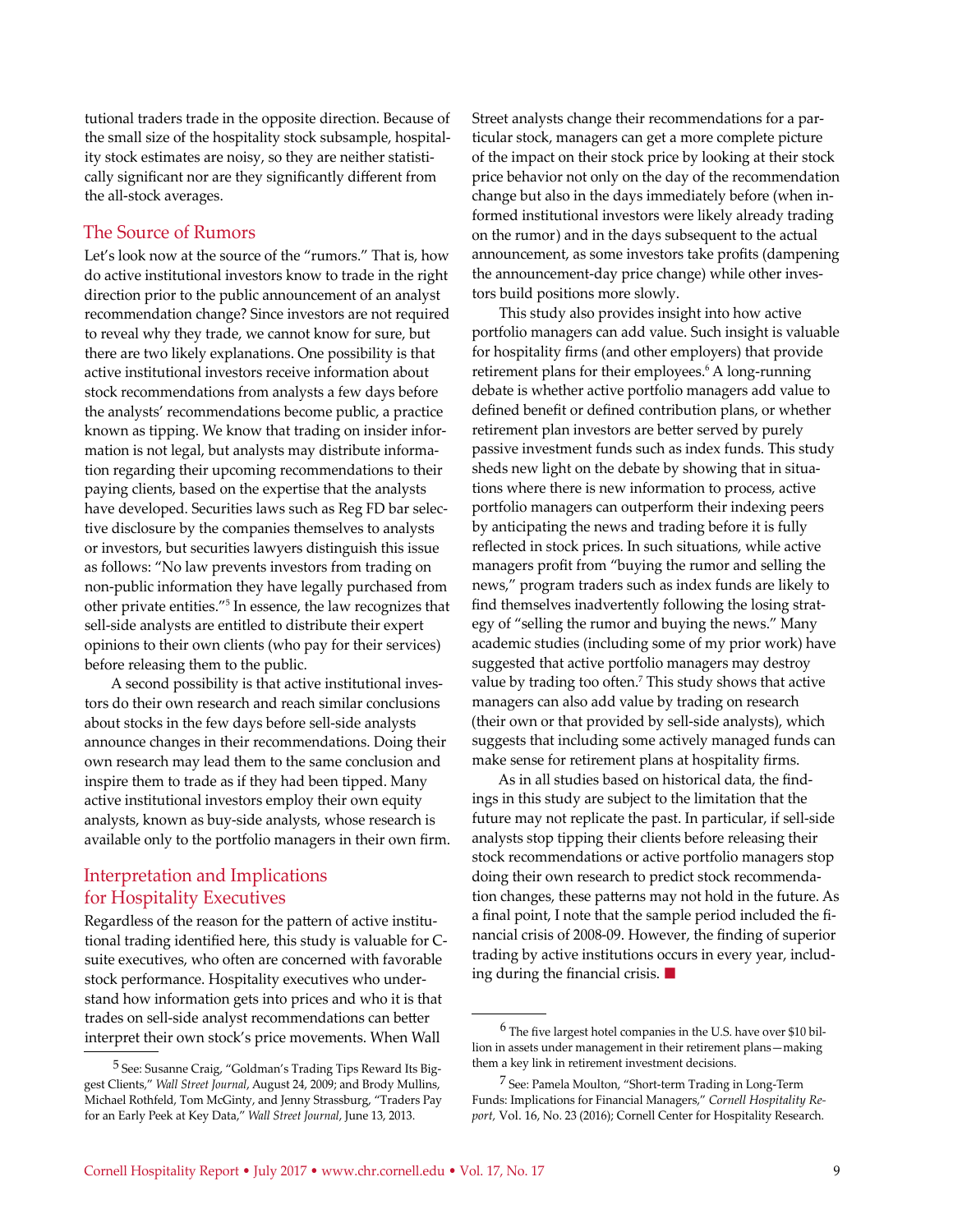## Center for Hospitality Research Publication Index chr.cornell.edu

### 2017 Reports

Vol. 17 No. 16 The Food-Service Industry: Best of Times, Worst of Times, by Alex Susskind, Ph.D.

Vol. 17 No. 15 How Co-Production and Authenticity Affect Experience Design Management, by Lewis P. Carbone and Kathryn A. LaTour, Ph.D.

Vol. 17 No. 14 The Effect of Labor Law Changes under the New Administration: Too Soon to Tell, chaired by David Sherwyn, J.D., published by the Cornell Institute for Hospitality Labor and Employment Relations

Vol. 17 No. 13 REIT Capital Structure: The Value of Getting It Right, by Eva Steiner, Ph.D.

Vol. 17 No. 12 seniority\_list: A Tool to Address the Challenge of Airline Mergers and Labor Integration, by Robert Davison and Sean E. Rogers, Ph.D., published by the Cornell Institute for Hospitality Labor and Employment Relations

Vol. 17 No. 11 The Billboard Effect: Still Alive and Well, by Chris K. Anderson, Ph.D.

Vol. 17 No. 10 Ethics from the Bottom Up, by Judi Brownell, Ph.D.

Vol. 17 No. 9 Entrepreneurship Is Global: Highlights from the 2016 Global Entrepreneurship Roundtable, by Mona Anita K. Olsen, Ph.D.

Vol. 17 No. 8 Total Hotel Revenue Management: A Strategic Profit Perspective, by Breffni M. Noone, Ph.D., Cathy A. Enz, Ph.D., and Jessie Glassmire

Vol. 17 No. 7 2017 CHR Compendium

Vol. 17 No. 6 Do Property Characteristics or Cash Flow Drive Hotel Real Estate Value? The Answer Is Yes, by Crocker Liu, Ph.D., and Jack Corgel, Ph.D.

Vol. 17 No. 5 Strategic Management Practices Help Hospitals Get the Most from Volunteers, by Sean Rogers, Ph.D.

Vol. 17 No. 4 What Matters Most to Your Guests: An Exploratory Study of Online Reviews, by Jie J. Zhang, Ph.D., and Rohit Verma, Ph.D.

Vol. 17 No. 3 Hotel Brand Standards: How to Pick the Right Amenities for Your Property, by Chekitan Dev, Ph.D., Rebecca Hamilton, Ph.D., and Roland Rust, Ph.D.

Vol. 17 No. 2 When Rules Are Made to Be Broken: The Case of Sexual Harassment Law, by David Sherwyn, J.D., Nicholas F. Menillo, J.D., and Zev J. Eigen, J.D.

Vol. 17 No. 1 The Future of Hotel Revenue Management, by Sheryl E. Kimes, Ph.D.

#### 2017 CREF Cornell Hotel Indices

Vol. 6 No. 2 Cornell Hotel Indices: First Quarter 2017: Status Quo Maintained, by Crocker H. Liu, Ph.D., Adam D. Nowak, Ph.D., and Robert M. White, Jr.

Vol. 6 No. 1 Cornell Hotel Indices: Fourth Quarter 2016: Hotels Are Getting Costlier to Finance, by Crocker H. Liu, Ph.D., Adam D. Nowak, Ph.D., and Robert M. White, Jr.

### 2016 Reports

Vol. 16 No. 28 The Role of REIT Preferred and Common Stock in Diversified Portfolios, by Walter I. Boudry, Ph.D., Jan A. deRoos, Ph.D., and Andrey D. Ukhov, Ph.D.

Vol. 16 No. 27 Do You Look Like Me? How Bias Affects Affirmative Action in Hiring, by Ozias Moore, Ph.D., Alex M. Susskind, Ph.D., and Beth Livingston, Ph.D.

Vol. 16 No. 26 The Effect of Rise in Interest Rates on Hotel Capitalization Rates, by John B. Corgel, Ph.D.

Vol. 16 No. 25 High-Tech, High Touch: Highlights from the 2016 Entrepreneurship Roundtable, by Mona Anita K. Olsen, Ph.D.

Vol. 16 No. 24 Differential Evolution: A Tool for Global Optimization, by Andrey D. Ukhov, Ph.D.

Vol. 16 No. 23 Short-term Trading in Long-term Funds: Implications for Hospitality Financial Managers, by Pamela C. Moulton, Ph.D.

Vol. 16 No. 22 The Influence of Table Top Technology in Full-service Restaurants, by Alex M. Susskind, Ph.D., and Benjamin Curry, Ph.D.

Vol. 16 No. 21 FRESH: A Food-service Sustainability Rating for Hospitality Sector Events, by Sanaa I. Pirani, Ph.D., Hassan A. Arafat, Ph.D., and Gary M. Thompson, Ph.D.

Vol. 16 No. 20 Instructions for the Early Bird & Night Owl Evaluation Tool (EBNOET) v2015, by Gary M. Thompson, Ph.D.